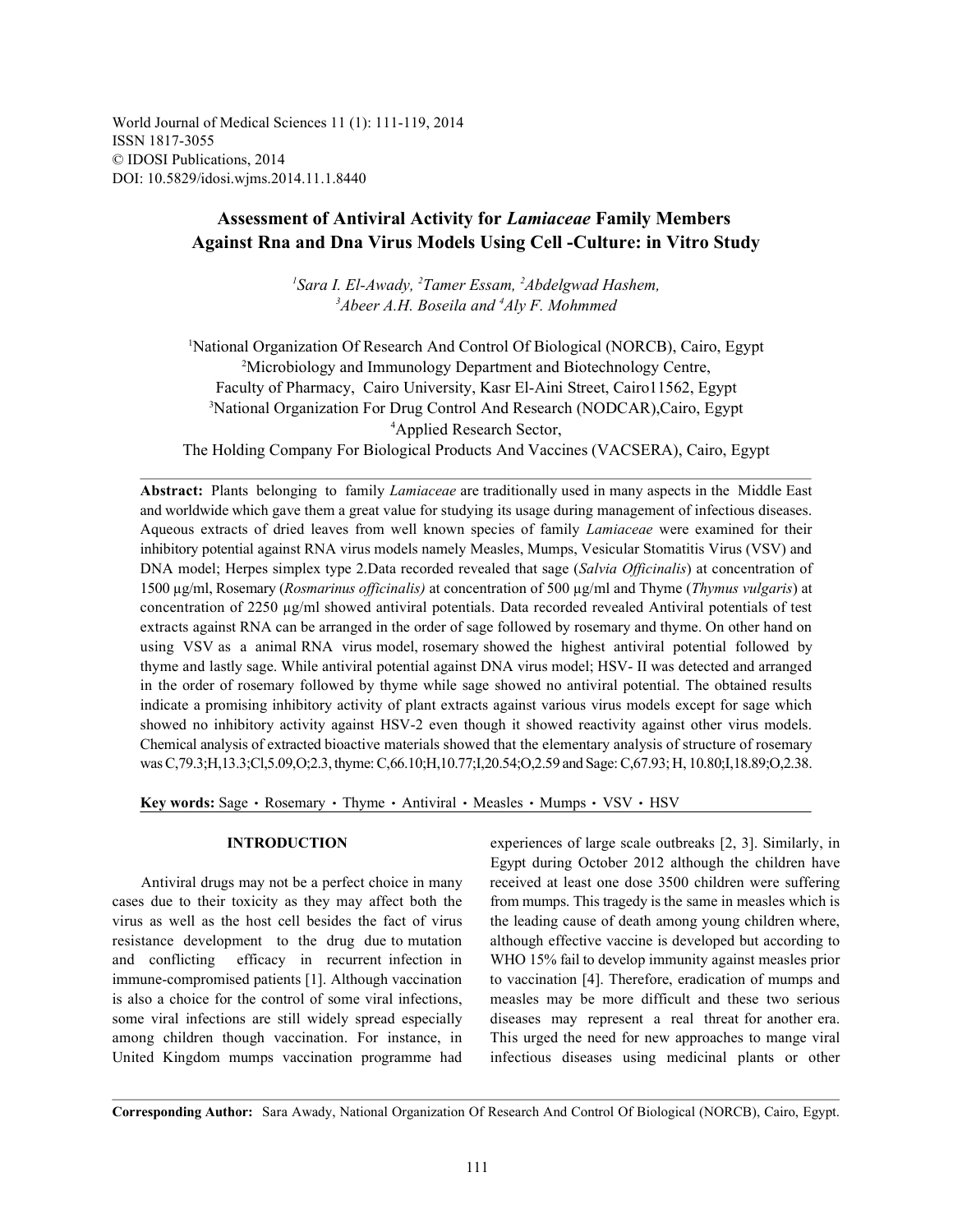compounds of natural origin.In this regard, WHO has Medium was supplied from Sigma-Aldrich, USA) Vero defined medicinal plants as the plants that contain culture was prepared in 96-well tissue culture plates properties or compounds that can be used for therapeutic (Corning®). 24 h post incubation at 37°C under a purposes [5].Studies conducted in laboratories around the humidified 5% CO2 atmosphere (Thermo scientific® world revealed that medicinal plants can provide a rich source of antiviral activities [6-13].

the antiviral activities of some plant extracts against those MTT [3-(4,5-dimethylthiazol-2-yl)-2,5-diphenyl tetrazolium two RNA viruses using vero cell model and evaluation for bromide]method [29, 30]. Precultured T.C plates growth the antiviral activity done using MTT assay and also by medium was decanted and test materials were dispensed measuring the loss in virus which was determined by the to the plate wells in a descending manner as 0.1 ml/well. difference between the virus titers of control and treated Test material were diluted in a 2% FCS and 1% units /ml viruses (ä log10TCID<sub>so</sub>/ml) [14]. Reed and Meunch [15] Penicillin 1%  $\mu$ g/ml streptomycin (10000 units /ml calculation method used for determining the virus titer by Penicillin 10,000µg/ml streptomycin) maintenance medium. cell culture titration method. The plant extracts in this 48 h post cell treatment, treatment medium was decanted study that are used for treatment of Vero cells prior to from TC plates and 50  $\mu$ L of 1% MTT were added and infection with the virus are aqueous extracts of three plates were incubated once more for 4 h. MTT containing plants belonging to family:Lamiacea namely sage, solution was removed without disturbing the cells, 50 µl rosemary and thyme.Sage traditional use in mouth and of DMSO( Prolabo ®)were added to each well to dissolve throat inflammation has been justified in a number of the Formozan crystals. After gently shaking the plates for studies [16-19] as well as its antimutagenic and cancer 15 minutes using plate shaker (Stuart®- UK), the crystals preventive activities been reported [20 - 22]. It also been were completely dissolved and the absorbance were read reported for its antiviral activity against HIV [23] and on a multiwell spectrophotometer (BioTek®, USA)at 570

[25] and its antiviral activity against HIV [26] as well as its according to the following equation: Viab.% = X OD of antiviral activity against HSV-I in a clear concentration test sample x 100 / X OD of cell control dependent manner. Thyme similarly which is well known Viability % was plotted against test extract herb in the Middle East countries is also reported for its concentration / dilution IC50 values were presented as anthelmintic (especially hookworms), antibacterial and the percentage of survived cells compared to control cells antifungal properties [27] and antiviral activity against and the highest non- toxic dilution was determined [31] HSV [28].

dried leaves were added to 100 ml previously boiled of the extracts as well as interferon (Pegintron®) added distilled water and left for 15 minutes at room temperature and incubated for 24 hours. Various dilutions of virus to cool then filtered using Whattman ® filter paper. models were dispensed as 100 µL/well [32]. Negative cell The filtrate was then sterilized using 0.2µm syringe filter control and viral controls were included. Plates were (Millique, USA). Sterile aqueous extracts were aliquoted incubated till the cell show cytopathic effect (CPE) in 2 ml Grenier ® cryo tubes and preserved at-40°C and MTT method used as previous [29] and [30]. (Sanyo biomedical freezer, Japan) The percentages of protected cells was calculated in

**Preparation of Vero Cells:** Vero cells (African green monkey kidney cells) clone CCL-81 from ATCC was kindly **Evaluation of the Antiviral Activity of the Plant** supplied from cell culture dept. the Egyptian holding **Extracts Using End Point Assay:** Vero cell cultures company for vaccines and Sera (VACSERA) as a  $(2 \times 10^5 \text{ cells/mL})$  were prepared as previous according confluent sheet of healthy bright cells prepared using to [33] the highest non- toxic dilution of the extract was medium 199-E according to the protocol of manufacturing. used for 24h cell treatment. Treatment medium was

CO<sub>2</sub> incubator, Germany)

In this prospective, the current study aimed to screen **Cytotoxicity:** Cytotoxicity evaluation was performed using VSV [24]. nm and the average OD for the remaining cells for each Rosemary is also known for its anti leukemic effect extract dilution was measured. Viability% was determined

**MATERIALS AND METHODS** Using Mtt Assay: Vero  $(2 \times 10^5 \text{ cells/mL})$  were prepared in **Preparation of the Sterile Aqueous Extract:** 10 g of the decanted and 100 µl/well of non-cytotoxic concentrations **Evaluation of the Antiviral Activity of the Plant Extracts** the same way as described above. Growth medium comparison to that achieved under the effect of interferon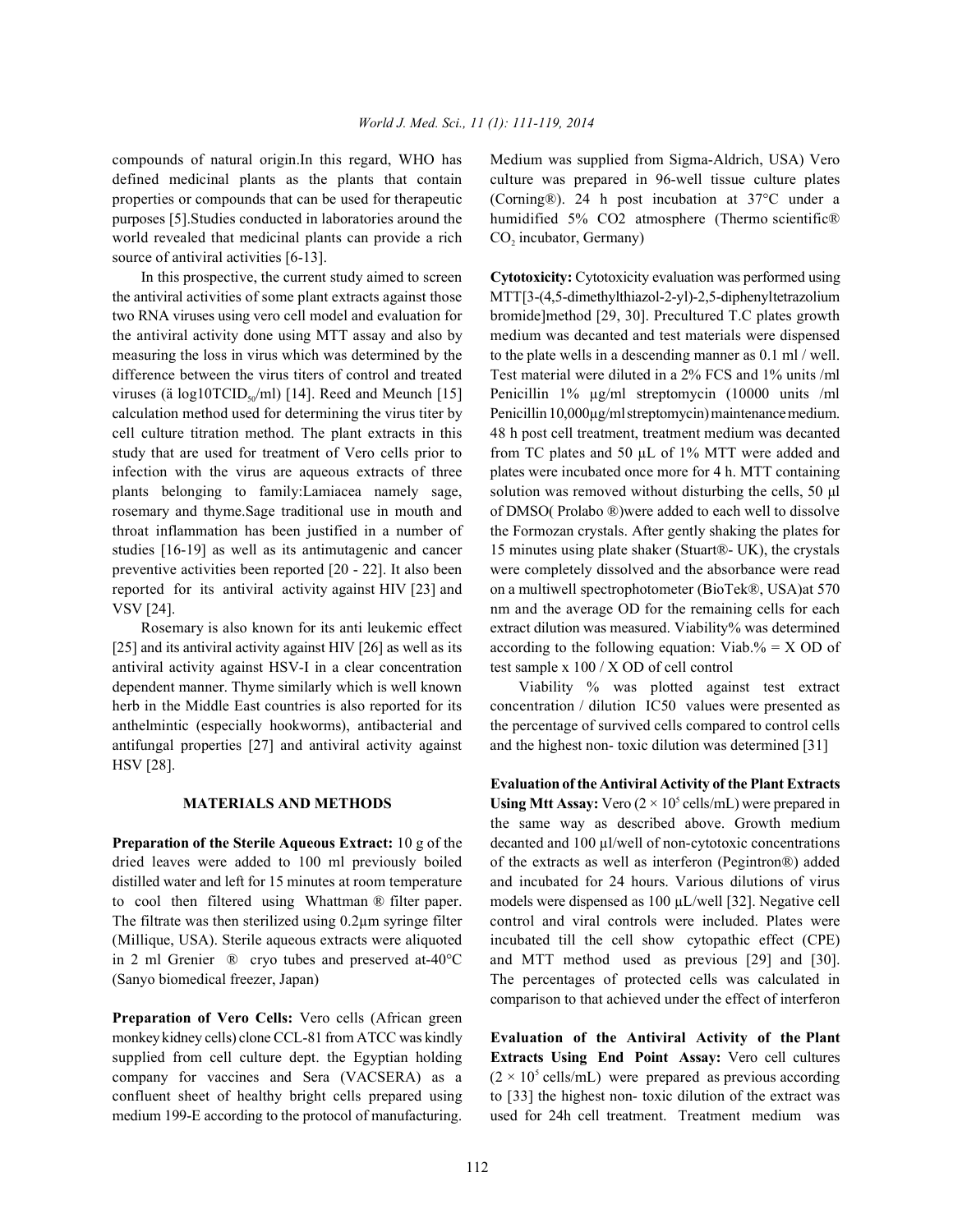decanted and 10-fold dilutions of the virus were added to **RESULTS** the respective wells. Measles, Mumps,VSV and HSV2. Infected Pre treated plates were microscopically examined As the aim of the work is mainly to evaluate the using inverted microscope (Olympus®, Japan) for inhibitory effect of plant extract to test viral models detection of cellular changes / cytopathic effect (CPE) namely Mumps and Measles, the virus loss reflects the and the scored CPE was recorded and the virus titer resistance of the cells to the virus infection and this was calculated using Reed and Meunch (1938) method resistance is attributed for being previously treated. [15]. The antiviral activity was measured as the The aqueous extracts of Sage, Rosemary and thyme were expressed as the percentage loss in the virus titer. showed that cell viability resembled that of nontreated The experiment was done in triplicate series in order to cell control and no morphological changes recorded. measure the difference using ANOVA. Upon comparing the antiviral activity of the three

(using The CAMMAG TLC scanner system) IR  $\mu$ g/ml and Thyme at 4500, 2250, 1125 and 560 $\mu$ g/ml.

set < 0.05 for all analyses. configurations leading to suppressing viral entry or may

difference between test materials treated cell virus titer generally safe to Vero cells at any dilution (Fig. 1) using and non-treated cell virus titer.The depletion rate was MTT assay at which OD and the % of cell viability **Chemical Analysis for Extracted Compounds:** activity of interferon are almost the same for Rosemary at Elemental analysis of the three aqueous extracts by UV 1000,500,250 and 125µg/ml; Sage at 3000, 1500, 750and375 (using anicum infinity series FTIR, Perkin-Elmer 1650 Higher dilutions showed limited activitities comparing to spectrophotometer)-HNMR spectroscopy (using Proton interferon [Fig 2-3] for Mumps and Measles respectively. Nuclear Magnetic Resonance spectrum EM-5000 MHZ So, furthermore comparative evaluation was processed to spectrometer using (CHCl3) as organic solvent)and mass measure the average loss of the virus titer as percentage spectroscopy (using Direct Inlet part DI-50 to mass loss (% depletion rate) which reflecting the antiviral analyzer in Shimadzu GC/MS-QP5050) potential of plant extracts on Vero treated cells compared The analysis was done for predication of the to only virus treated cells. Data recorded showed that the chemical structure at micro analytical center faculty of three extracts results in noticeable loss in virus infectivity Science Cairo University, Egypt. titer in case of pre- treatment of the Vero cell with the **Statistical Analysis:** The means of loss in the virus titer, and the loss is almost the same upon treatment of any of between treated and non-treated groups were compared the three extracts, that mean the extracts may have a using one way ANOVA descriptive tests and P value was certain mismatching effect on the cell membrane aqueous extracts against Mumps and Measles to the extract prior to infection with Mumps or Measles virus



Fig. 1: Evaluation of viability % of plant extracts using MTT assay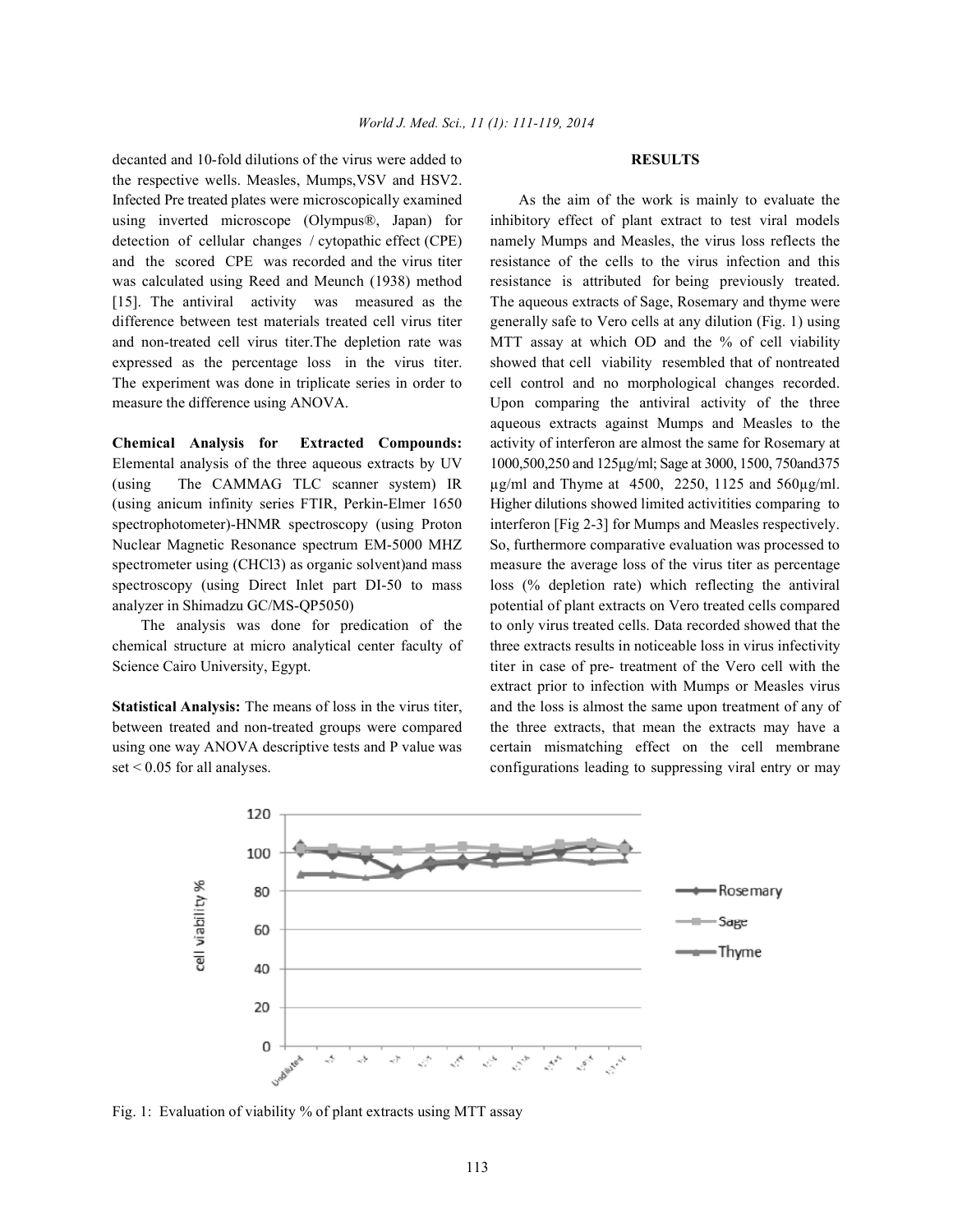

Fig. 2: Evaluation of antiviral activities against Mumps Virus post treatment with the extract using MTT assay relative to Interferon



Fig. 3: Evaluation of antiviral activities against Measles Virus post treatment with the extract using MTT assay relative to Interferon

Table 1: Showing the depletion rate of each virus that resulted from pre-treatment of Vero cells by the plant extract

|                       | X virus titer without            |         |      |         | X virus titer with               |         |      |         |                                  |         |      |         |                  |         |            |         |
|-----------------------|----------------------------------|---------|------|---------|----------------------------------|---------|------|---------|----------------------------------|---------|------|---------|------------------|---------|------------|---------|
| Aqueous               | treatment $log_{10}TCID_{50}/ml$ |         |      |         | treatment $log_{10}TCID_{so}/ml$ |         |      |         | $X(\Delta log_{10}TCID_{50}/ml)$ |         |      |         | Depletion rate % |         |            |         |
| extract/concentration |                                  |         |      |         |                                  |         |      |         |                                  |         |      |         |                  |         |            |         |
| Virus                 | <b>Mumps</b>                     | Measles | VSV  | $HSV-2$ | Mumps                            | Measles | VSV  | $HSV-2$ | Mumps                            | Measles | VSV  | $HSV-2$ | Mumps            | Measles | <b>VSV</b> | $HSV-2$ |
| Rosemary 500 µg/ml    | 5.55                             | 4.44    | 6.22 | .26     | 3.9                              | 3.06    | 3.05 | 4.64    | .61                              | 1.38    |      | 2.62    | 29               |         |            | 36      |
| Sage 1500 µg/ml       |                                  |         |      |         | 3.71                             |         | 399  | 7.2     | . 88                             | 1.67    | 2.23 | 0.06    | 33               | 37.7    | 35.9       | 0.8     |
| Thyme $2250 \mu g/ml$ |                                  |         |      |         | -4.1                             |         | 3.64 | 5.56    | 1.43                             | 1.32    | 2.58 |         | 26               | 29.8    | 41.5       | 23      |

cell entry. Other two animal / human virus models (31 % and 29% respectively) and Thyme at concentration (VSV as RNA virus model and HSV-2 as DNA virus model 2250 µg/ml has showed a slight less inhibitory activity were used for evaluation of antiviral activities based on than Sage and Rosemary against Mumps and Measles 24 hr pretreatment of Vero cells with test materials, the (virus depletion 26 % and 29.8% respectively). On other three extract show noticeable loss in the virus infectivity hand Rosemary showed the highest inhibitory activity titer except for Sage showed no effect on infectivity of against VSV as the virus loss was more than 50 % HSV-2 (Table 1). So, Sage at concentration 1500 µg/ml indicating that Rosemary has a great inhibitory activity showed the best inhibitory activities against Mumps against VSV followed by Thyme recording 41.5% loss in and Measles (virus depletion rate was 33 % and 37% VSV virus titer while Sage has shown the least inhibitory respectively) followed by Rosemary at concentration 500 activity against VSV (35.9%) but still its inhibitory activity

have an effect on one of the enzyme responsible for viral µg/ml resulted in virus depletion of Measles and Mumps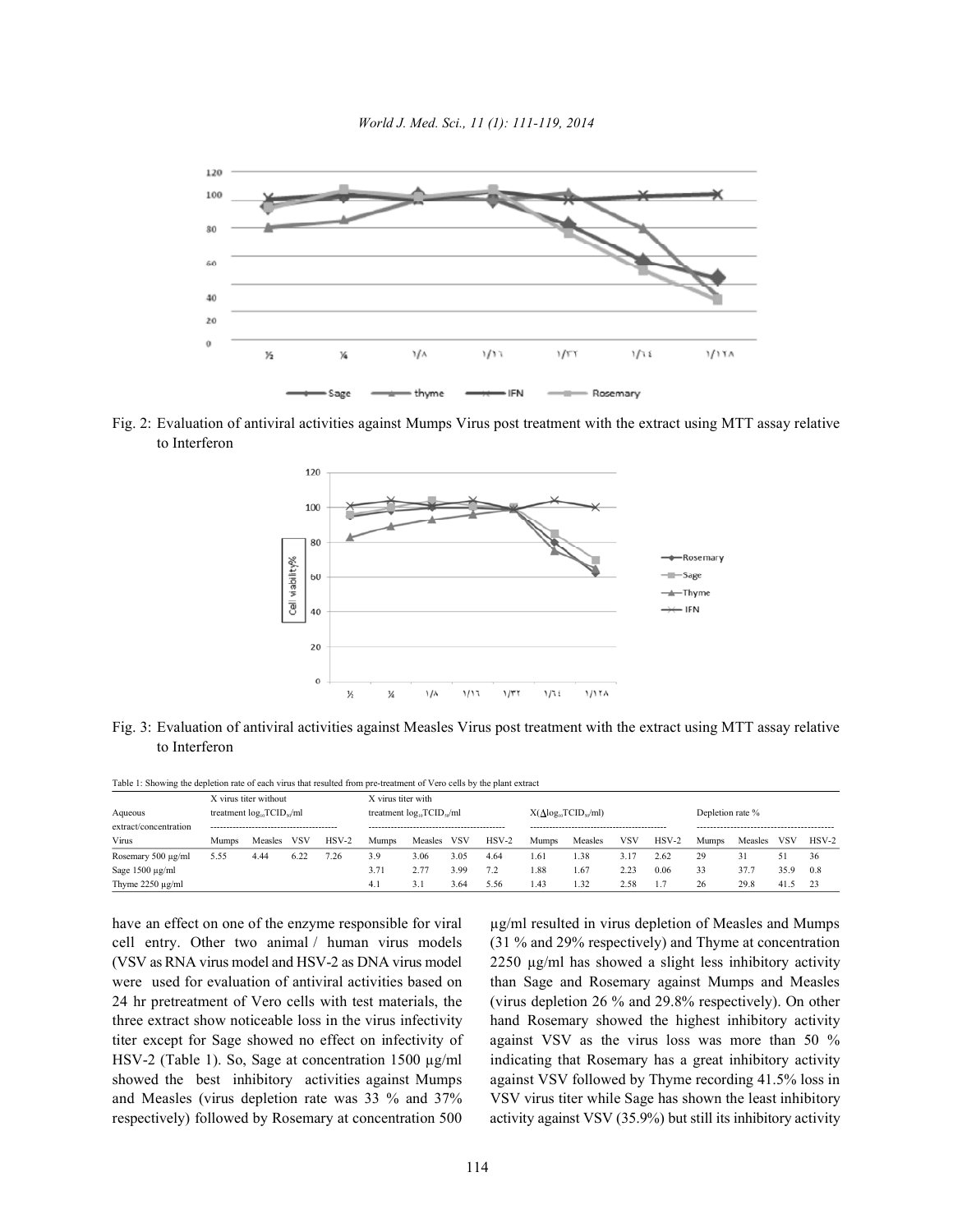is pronounced but less than Rosemary and Thyme. **Thyme:** HSV type 2 was apparently more resistant to the plant extracts used in this study except for Rosemary at concentration of 500 µg/ml resulted in a loss of 36% and to lesser extent Thyme at concentration of 2250 µg/ml showed a depletion rate of 23 % and it is clear that the resulting depletion is much less than other viruses on other hand HSV type 2 is quite resistant to Sage as there was almost no virus loss. Elementary analysis of test materials was represented (Fig5-7) revealed that the antiviral potential may be attributed to the different chemical groups attached to toluene ring or NO of methyl groups in branched carbon chain



Fig. 4: Comparative evaluation of the three plant extracts

Predicted formula for the expected active extract: [Fig :5- 6 7]

### **Rosemary :**









2,3,4,5,6,7-hexanethyl-7-((4-methyleydohexyl) methyl)-19  $\lambda^3$ -nomolecanal compound with iodintdiane(1:1) Chanical Formula: C<sub>34</sub>H<sub>65</sub>IC Exact Mass 617.42 Mikedar Wight 617.81 niz 617.42(1000%), 61842(37.6%), 619.42(6.8%) Elenertal Analysis C 6610 H 1077, I, 2054; Q 259

### **DISCUSSION**

Data recorded in the present study regarding antiviral potential of aqueous extract was in consistent with a study [34] recording Rosemary, Sage and thyme belonging to family Lamiaceae which is also known as mint family and this family is reported in many studies that it produces variety of active constituents with medicinal properties and that several members to this family have been reported to have antiviral activity including lemon balm (Melissa officinalis L.), sage (Salvia spp.), peppermint (Mentha  $\times$  piperita L.), hyssop (Hyssopus officinalis L.), basil (Ocimum spp.) and self heal (Prunella vulgaris L). Also, the variability of antiviral potential may be attributed to the part of plant used in extraction process and type of solvent polarity.

In the mean times our data was in agreement with [35- 37] concerning the viral model HSV recording that the aqueous extracts of Prunella Vulagaris contain more antiviral activity than did ethanol extracts, displaying potent antiviral against HIV-1indicating that polar constituents are important for the antiviral activity. These findings are consistent with previous antiviral observations made with P. vulgaris extracts in studies against EIAV and HSV

Also the aqueous extracts from peppermint, sage and lemon balm leaves were examined against HIV [23] and those aqueous extracts from Lamiaceae show drastically and rapidly reduce the infectivity of HIV-1 virions at noncytotoxic concentrations. An extract-induced enhancement of the virion's density prior to its surface engagement appears to be the most likely mode of action. By harboring also a strong activity against herpes simplex virus type 2, these extracts may provide a basis for the development of novel virucidal topical microbicides.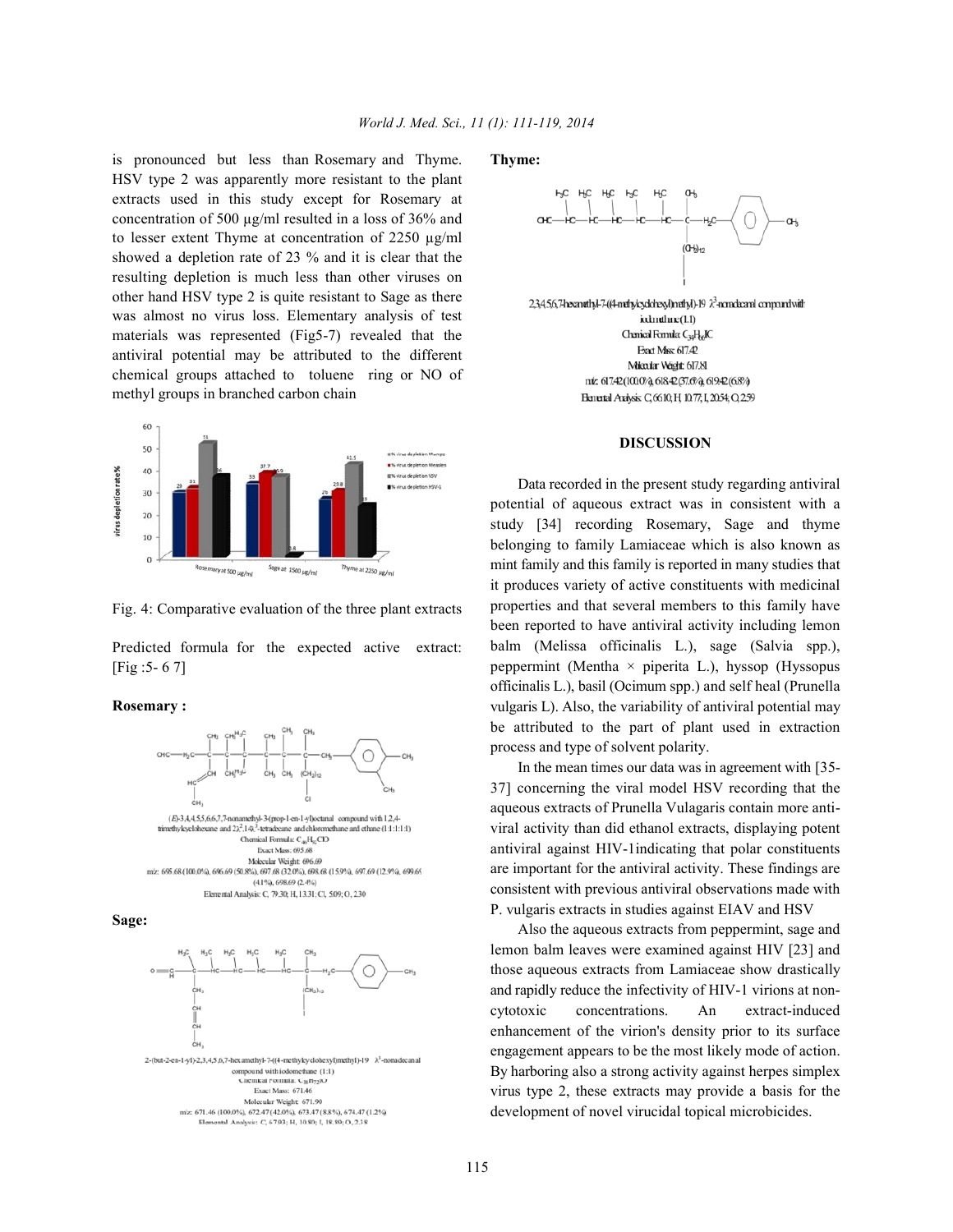aqueous extracts [28] from lemon balm (Melissa according to MTT assay if compared to Sage and officinalis), peppermint (Mentha x piperita), prunella Rosemary but still described as generally safe. Most of (Prunella vulgaris), rosemary (Rosmarinus officinalis), the studies have carried out the cytotoxicity evaluation sage (Salvia officinalis) and thyme (Thymus vulgaris) have used MTT assay [29-31] with little modifications and against HSV-1 and HSV-2 and acyclovir resistant strain of also cytotoxicity evaluation could be done by observation HSV-1 and all the extracts have shown the extracts exert of morphological changes in situ [44] in both methods the their antiviral effect on free HSV and offer a chance to use cytotoxicity evaluation was done to evaluate the them for topical therapeutic application against recurrent cytotoxicity of the extracts to the cell line used in the HERPES infections and agreed with the fact that the study only in this case Vero cell line. aqueous extracts of family Lamiaceae are of inhibitory Another study [32] has extended the evaluation of effects against viral infections when assessed in in-vitro the toxicity of the plant extract using Brine shrimp lethality studies. So, in this study the aqueous extracts were used bioassay in which the toxicity of the different extracts was as their antimicrobial activities may attribute to their tested by lethality to Artemia saline brine shrimp [45]. constituents. Also the use of solvent as water makes the Concentrations of 10, 100 and 1000 ppm of each active results more reliable for any possible application of the extract were tested. The number of dead larvae was plants under study. On other hand and regarding the type recorded and used to calculate the 50% lethal of solvent and related extraction efficacy, many studies concentration. This technique is rarely used as it is hard have conducted the antiviral assays using methanolic or to apply in most of the conducted studies and the use of ethanolic extracts rather than aqueous extracts as [38] in the cell line is more common. which the extracts of Sage (Salvia officinalis) were Evaluation of the antiviral activities differ from author obtained by fractionating ethanol extracts at different to another in this study we used both MTT assay and pressures and the extracts under evaluation using wish- virus titer log reduction method by calculating the VSV model have shown viral reduction. The convenience difference between virus titer of the control virus and its of the use of aqueous extract in this study besides being titer when it is used to infect extracts pre-treated cells with it the first study for the antiviral activities of plants the extract. MTT method is used for evaluation of South belonging to family Lamiaceae against Mumps and American plant extracts against herpes simplex virus [46] Measles are the main reasons for the choice of aqueous and for evaluation of two Indian plants against Mumps extract rather than methanolic or ethanolic extract. Similar and measles [47] and the principal was almost the same as studies are done [32,40] for the antiviral activities against that used except that a standard antiviral agent is used in measles only using Malaysian plants and Nigerian plants the current study which is the interferon. The antiviral respectively and in each study the plants under studies effect evaluation was done using mainly Mumps and show antiviral activity against measles virus. Another Measles by the MTT assay and the three extracts has study [41] evaluated the effect of Melastoma shown remarkable antiviral activities when compared to malabathricum extracts which is widely used in Malaysia. interferon and further evaluation was done by evaluation And has proved that Cells treated with simultaneous of the virus loss using tissue culture titration technique In addition of Measles virus and MMME at 0.1 and 1 LC50 both techniques 24 hrs pre - treatment of the cells by the were found to survive from viral infection. The antiviral extract prior to the infection which shows if the plant is effect of the that plant extract is probably due to the able to protect the cells against infection [48] the quercetin content that can inhibit reverse transcriptase prophylactic action involves interferon activity from the [42] which is the early part of the measles' replication cells which can be induced by viral infection or metabolite

extracts was to evaluate the cytotoxicity of the extracts on present study evaluation done against both viruses due Vero cells [43] as if the extracts are too toxic, the antiviral to their closeness in nature as they are both single results are not valid because it will have a low therapeutic stranded an enveloped RNA virus in the family value (treatment value: toxicity level ratio) and as shown Paramyxoviridae also due to their importance as described in fig (1) the extract was generally safe at any before.

Similarly a study on the antiviral activities of the concentration but thyme shows less safety on Vero cells

process. in the extract. Several authors had conducted studies to The first thing was done before the screening of the evaluate plant extracts against measles or mumps. In the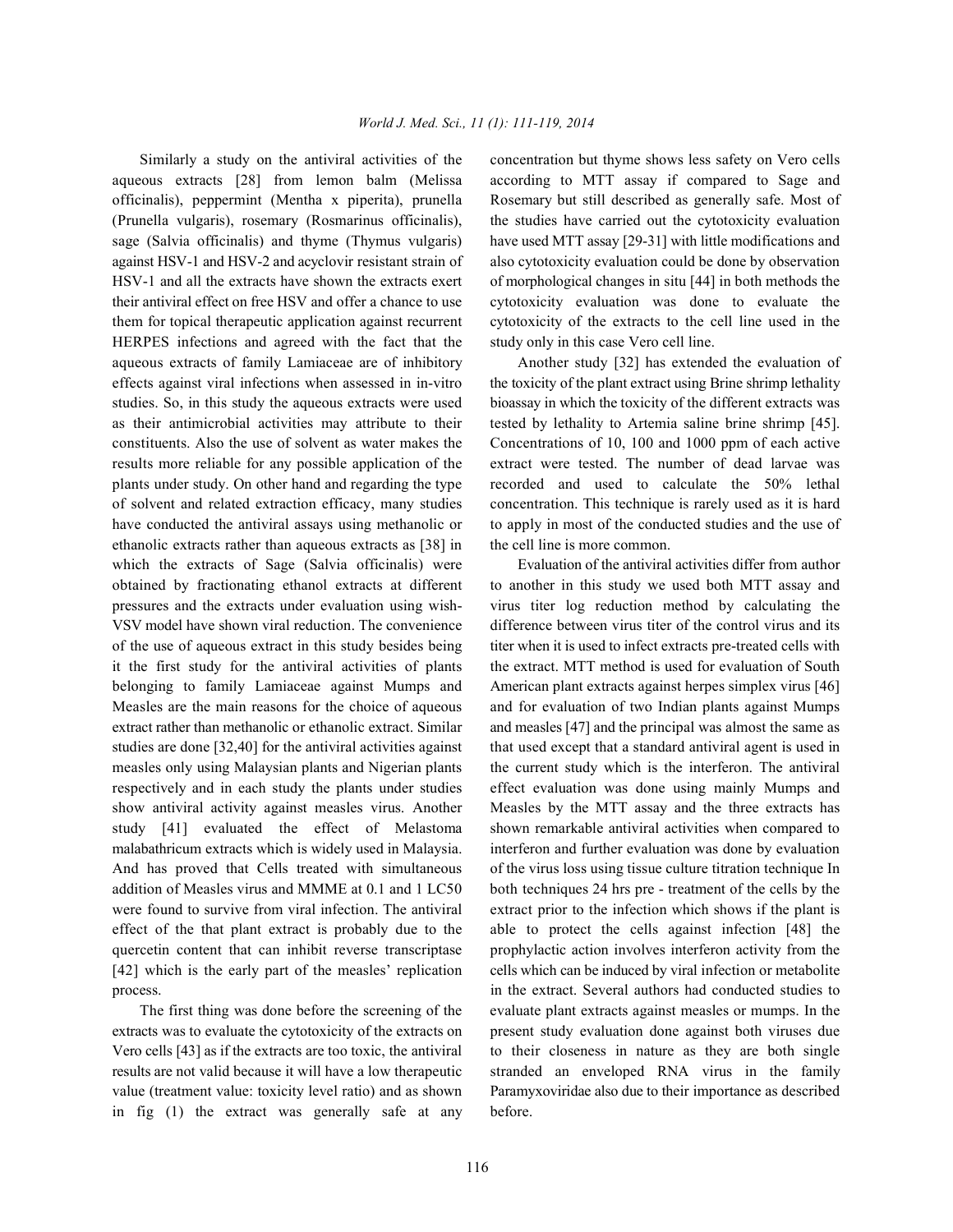endogenous to several countries were evaluated against Measles and Mumps using different methods [47] and the study have shown that the active principle component from Terminalia chebula fruit and Semicarpus anacardium nuts (plants endogenous to India) have no cytotoxic activity against VERO cell line and also showed relatively high antiviral activity. Both the medicinal plants found to be a good antioxidant agent when compared to standard synthetic antioxidant Butylated Hydrooxy Tolune (BHT). The plants used for this study was found to contain phenols as a photochemical which was demonstrated by Gas Chromatography-Mass Spectrometry (GC-MS). So there may be a correlation in phenols being responsible for all the activities.

# **CONCLUSIONS AND RECOMMENDATIONS**

The above results suggest that the aqueous extracts of Rosemary, Sage and thyme could enhanced the reduction of Measles and Mumps infectivity and further investigation are recommended

Rosemary and Thyme is also to be considered in genital diseases as HSV type 2 when used in a generic formulation

# **REFERENCES**

- 1. Barskey, A.E., J.W. Glasser and C.W. Le Baron, 2009. Mumps resurgence in the united states: a historical perspective on unexpected elements Vaccine. 27: 6186-95
- 2. CDC, 2009. WWW. cdc.gov/mmwr/ preview/ mmurhtml/ mm5845a5.htm
- 3. World Health Organization, 2013. http://www. who. int/ mediacentre/ factsheets/fs286
- 4. World Health Organization,2008. Traditional medicine. http://www.who. int/mediacentre/ factsheets/fs134/en
- 5. Chiang, L.C., H.Y. Cheng, M.C. Liu, W. Chiang and C.C. Lin, 2003a. Invitroantiherpessimplex viruses and anti-adenoviruses activity of twelvetraditionally used medicinal plants in Taiwan. Biol. Pharm. Bull. 26(11): 1600-4.
- 6. Chiang, L.C., H.Y. Cheng,M.C. Liu, W. Chiang and C.C. Lin, 2003b. Antiviralactivity of eight commonly used medicinal plants in Taiwan. Am. J. Clin. Med., 31(6): 897-905.
- Activities of many extracts of plants that are 7. Lipipun, V., M. Kurokawa, R. Suttisri, P. Taweechotipart, P. Pramyothin, M. Hattori and T. Shiraki, 2003. Efficacy of Thai medicinal plant extract sagainst herpes simplex virus type 1 infection in vitro and in vivo. Antiviral Res., 60(3): 175-180
	- 8. Gbeassor, M., H.K. Koumaglo, W.C. Awang, T. Durst, S. Mackinson and J.T. Arnason, 1996. Development of ethical phytomedicines for Togo,West Africa. In: Hostettmann K. *et al*. (ed), Chemistry, Biological and Pharmacological properties of African medicinal plants. pp: 211-219.
	- 9. Taylor, R.S.L., N.P. Manandhar, J.B. Hudson and G.H.N. Towers, 1996. Antiviralactivities of Nepalese medicinal plants. J. Ethnopharmacol., 52: 157-163.
	- 10. De Souza, C., K. Koumaglo and F. Gbeassor, 1995. Evaluation des proprietesantimicrobiennes des extraitsaqueuxtotaux de quelquesplantesmedicinales. Pharm. Med. Tra. Afri., pp: 103-117.
	- 11. Vietinck, A.J. and D.A. Vanden-Berghe, 1991. Antiviral activity of 3-methoxyflavones.Proc. Clin. Biol. Res., 213: 537-540
	- 12. Yip, L., S. Pie, J.B. Hudson and G.H.N. Tower, 1991. Screening of plants from Yuhnan province in southwest China for antiviral activity. J. Ethnopharmacol., 34: 106-112.
	- 13. Oğutcu, H., A Sokmen, M Sokmen, M.Polissiou, J.Serkedjieva, D.Daferera, F.ªahin, O. Bariº and M. Gulluce, 2008.Bioactivities of the Various Extracts and Essential Oils of Salvia limbata C.A.Mey. and Salvia sclarea L. Turk J. Biol., 32: 181-192.
	- 14. Reed, J. and H. Muench, 1938. A simple method of estimating fifty percent endpoints. Am. J. Hygiene, 27(3): 493-4.
	- 16. Barićević, D. and T. Bartol, 2000 The biological/pharmacological activity of the genus Salvia V. Pharmacology in: S. E. Kintzios (Ed.), Sage, The Genus Salvia, Harewood Academic Publishers, Am-sterdam, pp: 143-184.
	- 17. Capasso, R., I.A. Izzo, F. Capasso, G. Romussi, A. Bisio, N. Mascolo, 2004.A diterpenoid from Salvia cinnabarina inhibits mouse intestinal motility in vivo. Planta Med.. 70: 375-377.
	- 18. Ren, Y., J.P. Houghton, C.R. Hider and R.J.M. Howes, 2004. Novel diterpenoidacetylcholinesterase inhibitors from Salvia miltio-rhiza. Planta Med., 70: 201-204.
	- 19. Đarmati, Z., M.R. Jankov, Z. Vujćić, J. Csandi, E. Švirtlih, A. Đorgević and K. Švan, 1994. 12-deoxocarnosol isolated from the wild type of sage from Dalmatia. J. Serb. Chem. Soc., 59: 291-299.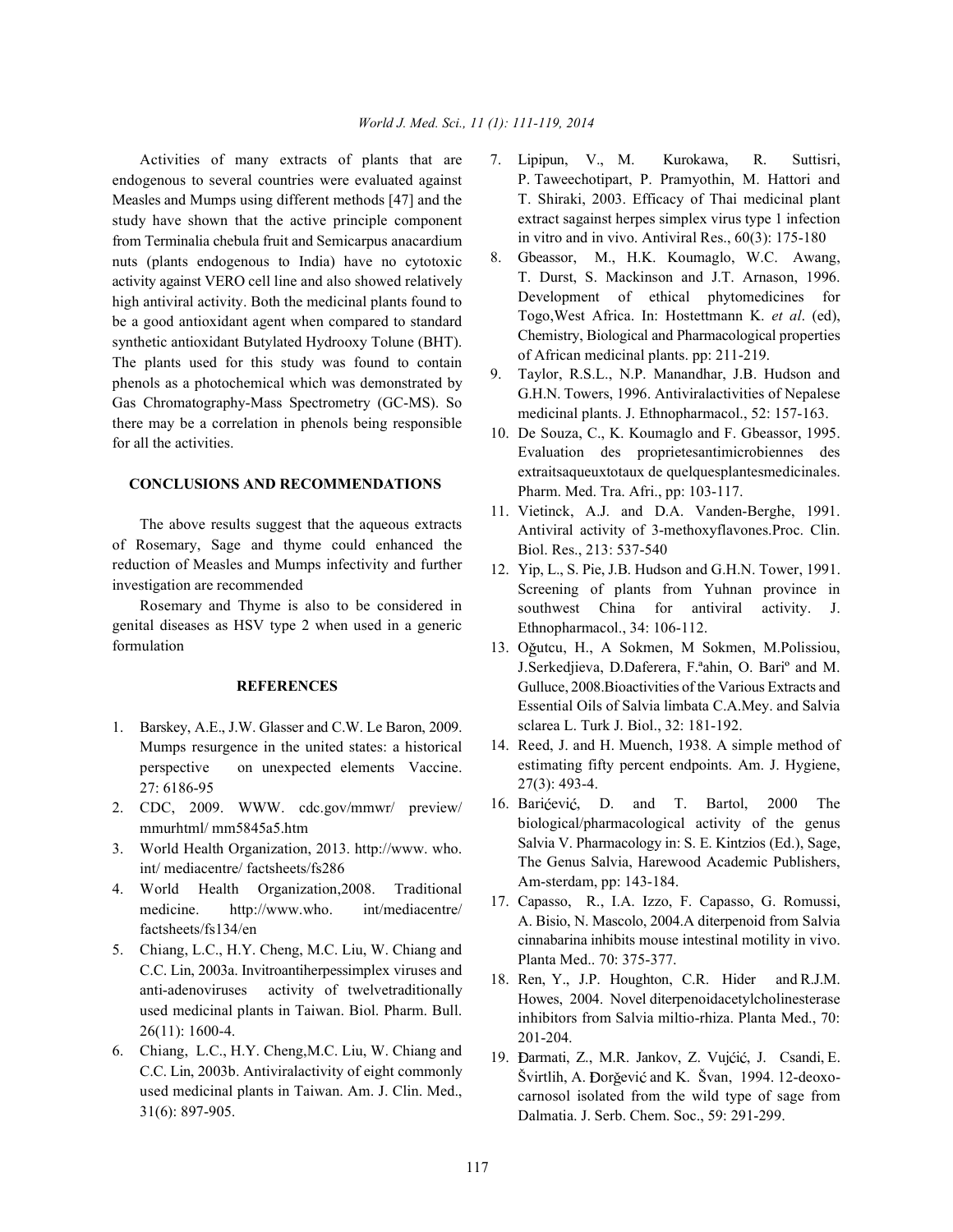- 20. Craig, J.W., 1999. Health-promoting properties 31. Marini, A.M., I.B. Ahmad, M.D. Yahya and
- 2000. Prospects in using medicinal and aromatic 27: 63-67.
- officinalis L.) World Conf. Med. and Arom. Plants. 4(3): 203-210. Abst. 0I/16. 33. Vanden Berghe, D.A. and A.J. Vlietink, 1986. Van
- I. Baumann, P. Plinkert, J. Reichling and O.T. Keppler, Bull Institute Pasteur. 84: 101-147. 2008. Aqueous extracts from peppermint, sage and 34. Oh, C., J. Price, M.A. Brindley, M.P. Widrlechner,
- 24. Tada, M., K. Okuna, K. Chiba, E. Ohnishi and 8: 188. T. Yoshii, 1994. Antiviral diterpenes from Salvia 35. Chiu, LC., W. Zhu and V.E. Ooi, 2004. A
- geranium and nettle and concret of royalbulgarian Ethnopharmacol., 93: 63-68. rose. Anticancer Res., 12: 1915. 36. Kageyama, S., M. Kurokawa and K. Shiraki, 2000.
- 
- 27. Blázquez, M.A., M.C. Zafra-Polo, A. Villar, 1989. Chemother, 11: 157-164. Effects of Thymus species extracts on rat duodenum 37. Zhang, Y., P.P. But, V.E. Ooi, H.X. Xu, G.D. Delaney,
- and P. Schnitzler, 2006. Antiviral effect of aqueous Antiviral Res., 75: 242-249. extracts from species of the Lamiaceaefamily against 38. Brindley, M.A., M.P. Widrlechner, J.A. McCoy,
- application of tetrazolium (MTT) colorimetric assay 6: 8. for the screening of anti-herpes simplex virus 39. Šmidling, D., D. Mitić-Ćulafić, B. Vuković-Gaćić,
- scrutinized: how to use this assayreliably to measure Belgrade,  $60(3)$ : 421-429. metabolic activity of cell cultures in vitrofor the 40. Ojo, O.O., J.O. Oluyege and O. Famurewa, 2009. cell survival. EurJClinChem Clin Biochem. 33: 813-823. Journal of Plant Science, 3(7): 157-159.
- of common herbs. Am. J. Clin. Nutr., B.M. Yamin, 1998. Optimizationofcytotoxicity assay 70(suppl.): 491S-499S for estimating CD50 values of plant extracts 21. Simić, D., J. Kne ević-Vukćević and B. Vuković-Gaćić, andorganometallic compounds. Malays. Appl. Biol.,
- plants in cancer prevention. Proc. of the First Conf. 32. Rizwana,, J.N., I. Nazlina, A.R. Mohd Razehar, on Med. and Arom. Plants South. Europ. Coun., A.Z. Siti Noraziah, C.Y. Ling, Shariffah S.A. pp: 97-104. Muzaimah, A.H. Farina, W.A. Yaacob, I.B. Ahmad 22. Kne\_ević-Vukćević, J., B. Vuković-Gaćić, D. Mitić, and L.B.L. Din, 2008.A survey on phytochemical and T. Berić, B. Nikolić and D. Simić, 2001. Modulation of bioactivity of plant extracts from Malaysian forest mutagenesis by terpenoids from sage (Salvia reserves Journal of Medicinal Plants Research,
- 23. Geuenich, S., C. Goffinet, S. Venzke, S. Nolkemper, Hoof L. Plant products as potential antiviral agents.
	- lemon balm leaves display potent anti-HIV-1 activity L. Qu, J.A. McCoy, P. Murphy, C. Hauck and W. by increasing the virion density. Retrovirology 2008, Maury, 2011.Inhibition of HIV-1 infection by aqueous 5: 27. extractsof Prunella vulgaris L. Virology Journal 2011,
- officinalis. Phytochem. 35: 438-541. polysaccharide fraction from medicinal herbPrunella 25. Ilarionova, M., 1992. Cytotoxic effect on leukemic vulgaris down regulates the expression of herpes cells of the essentialoils from rosemary, wild simplex virus antigen in Vero cells. J.
- 26. Pariš, A., B. Stkrukeij, M. Renko and V. Turk, 1993. Extract of Prunella vulgaris spikesInhibits HIV Inhibitory effect of carnosolic acid on HIV-1 protease replication at reverse transcription in vitro and can be incell-free assays. J. Nat. Prod., 56: 1426-1430. absorbed from intestine in vivo. Antivir Chem
- isolated smooth muscle contraction. Phytother Res., S.H. Lee and S.F. Lee, 2007. Chemical properties, mode 3: 41-42. of action and in vivo anti-herpes activities of a lignin 28. Nolkemper, S., J. Reichling, F.C. Stintzing, R. Carle carbohydrate complex from Prunella vulgaris.
- Herpes simplex virus type 1 and type 2 in vitro Planta P. Murphy, C. Hauck, L. Rizshsky, B. Nikolau and Med. 2006 Dec. 72(15): 1378-82. Epub W. Maury, 2009. Inhibition of virus replication 29. Takeuchi, H., M. Baba and S. Shigeta, 1991. An by aqueous extracts of Prunella vulgaris. Virol. J.,
- compounds. J. Virol. Methods, 33: 61-71. D. Simić and J. Kne ević-Vukćević, 2008. Evaluation 30. Sieuwerts, A., J.G.M. Klijn, H.A. Peters and of antiviral activity of fractionated extractsof sage J.A. Foekens. 1995. The MTT tetrazolium salt assay (Salvia officinalis )L. (Lamiaceae). Arch. Biol. Sci.,
	- assessment of growth characteristics, IC50-valuesand Antiviral properties of two Nigerian plants. African